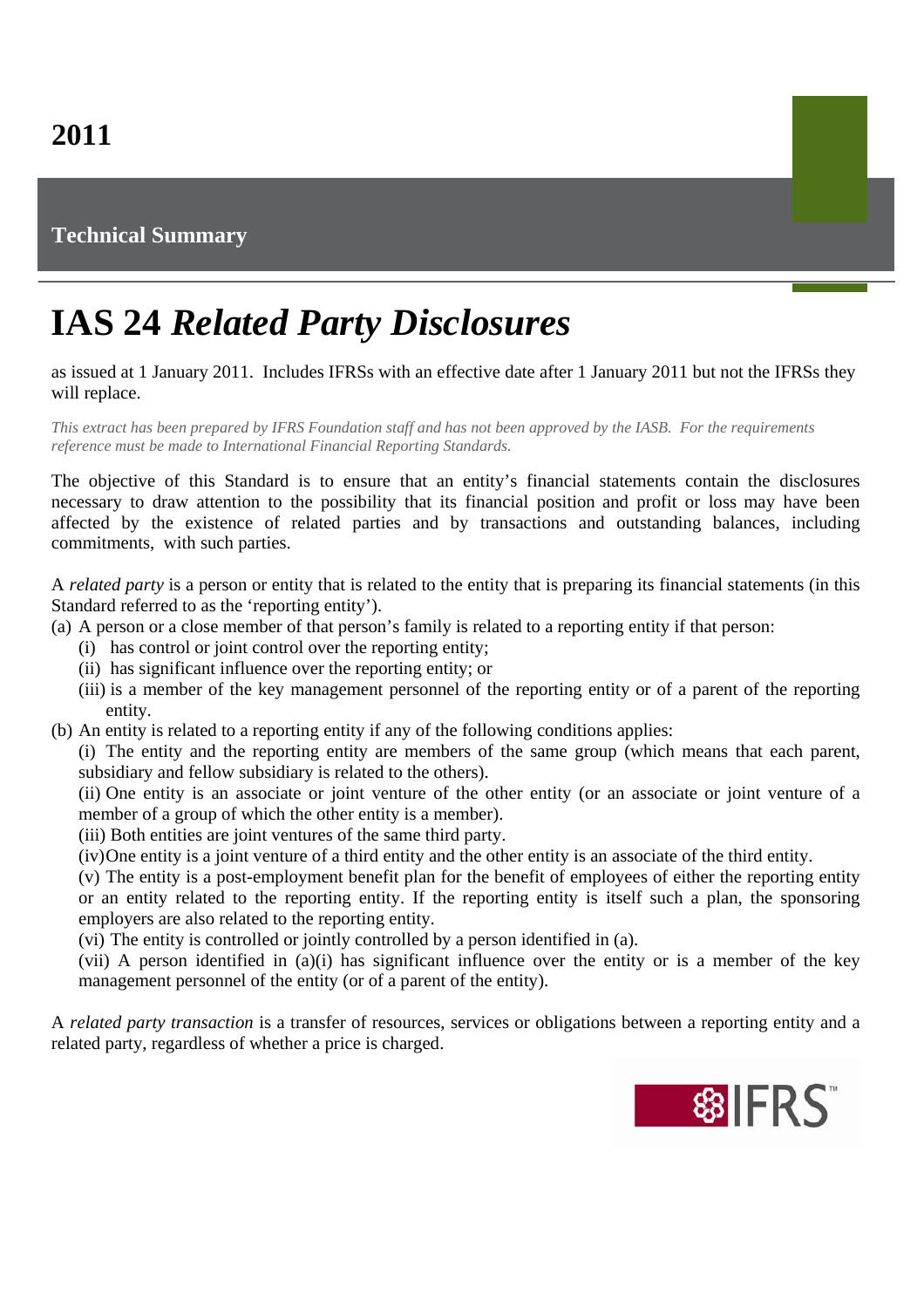*Close members of the family of a person* are those family members who may be expected to influence, or be influenced by, that person in their dealings with the entity and include:

- (a) that person's children and spouse or domestic partner;
- (b) children of that person's spouse or domestic partner; and
- (c) dependants of that person or that person's spouse or domestic partner.

Relationships between a parent and its subsidiaries shall be disclosed irrespective of whether there have been transactions between them. An entity shall disclose the name of its parent and, if different, the ultimate controlling party. If neither the entity's parent nor the ultimate controlling party produces consolidated financial statements available for public use, the name of the next most senior parent that does so shall also be disclosed.

An entity shall disclose key management personnel compensation in total and for each of the following categories:

- (a) short-term employee benefits;
- (b) post-employment benefits;
- (c) other long-term benefits;
- (d) termination benefits; and
- (e) share-based payment.

If an entity has had related party transactions during the periods covered by the financial statements, it shall disclose the nature of the related party relationship as well as information about those transactions and outstanding balances, including commitments, necessary for users to understand the potential effect of the relationship on the financial statements. These disclosure requirements are in addition to those in paragraph 17. At a minimum, disclosures shall include:

- (a) the amount of the transactions;
- (b) the amount of outstanding balances, including commitments, and:
	- (i) their terms and conditions, including whether they are secured, and the nature of the consideration to be provided in settlement; and
		- (ii) details of any guarantees given or received;
- (c) provisions for doubtful debts related to the amount of outstanding balances; and
- (d) the expense recognised during the period in respect of bad or doubtful debts due from related parties.
- (c) [paragraph 18]

The disclosures required by paragraph 18 shall be made separately for each of the following categories:

- (a) the parent;
- (b) entities with joint control or significant influence over the entity;
- (c) subsidiaries;
- (d) associates;
- (e) joint ventures in which the entity is a venturer;